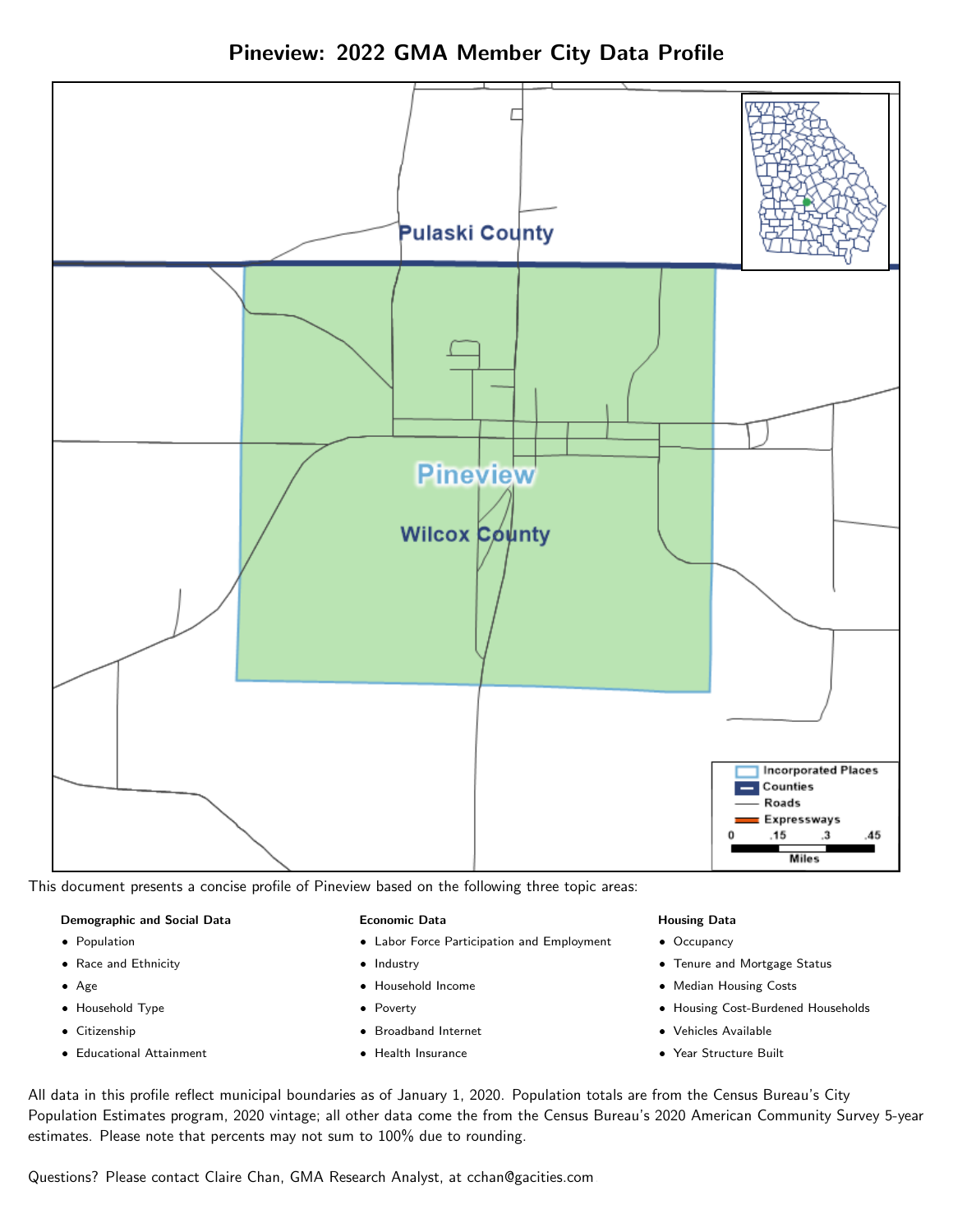# Pineview: Demographic and Social



0% 2% 4% 6% 8% Male **Female** 8% 6% 4% 2% 85 and over 80-84 75-79 70-74 65-69 60-64 55-59 50-54 45-49 40-44 35-39 30-34 25-29 20-24 15-19 10-14 5-9 Under 5

**Citizenship** 

Age



Source: American Community Survey, 2020 5-year estimates, table B05002 Source: American Community Survey, 2020 5-year estimates, table B15002





Source: U.S. Census Bureau, City Population Estimates, 2020 vintage Source: American Community Survey, 2020 5-year estimates, table B03002

### Household Type



Source: American Community Survey, 2020 5-year estimates, table B01001 Source: American Community Survey, 2020 5-year estimates, table B11001

#### Educational Attainment



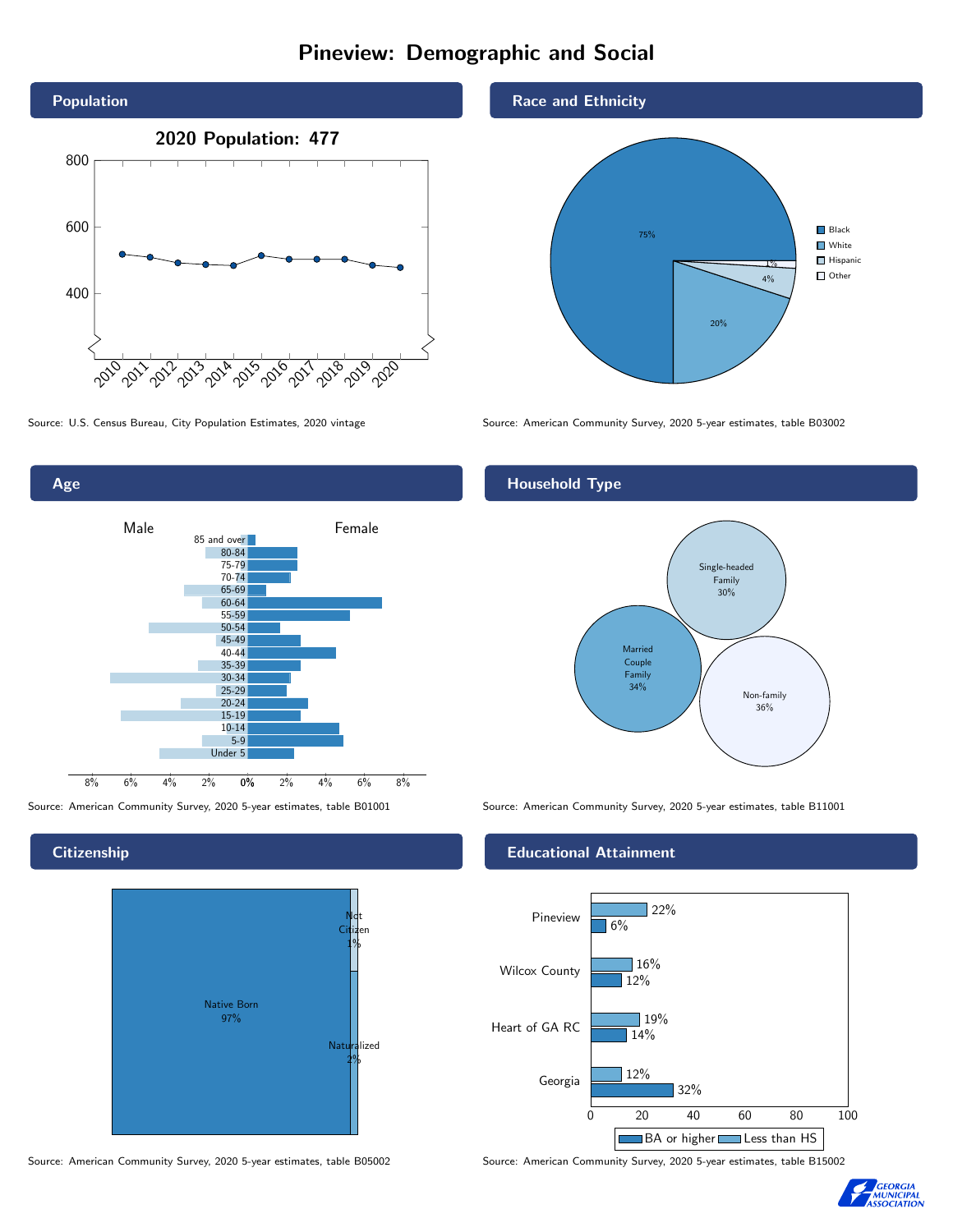# Pineview: Economic



Source: American Community Survey, 2020 5-year estimates, table B23001 Note: Unemployment rate is based upon the civilian labor force.

### Industry

| Agriculture, forestry, fishing and hunting, and mining      | 6%    |
|-------------------------------------------------------------|-------|
| Construction                                                | 7%    |
| Manufacturing                                               | 12%   |
| <b>Wholesale Trade</b>                                      | $0\%$ |
| Retail Trade                                                | 19%   |
| Transportation and warehousing, and utilities               | 5%    |
| Information                                                 | $0\%$ |
| Finance and insurance, real estate, rental, leasing         | $1\%$ |
| Professional, scientific, mgt, administrative, waste mgt    | 14%   |
| Educational services, and health care and social assistance | 25%   |
| Arts, entertainment, recreation, accommodation, food        | $2\%$ |
| service                                                     |       |
| Other services, except public administration                | 3%    |
| Public administration                                       | 5%    |

Source: American Community Survey, 2020 5-year estimates, table C24030



Source: American Community Survey, 2020 5-year estimates, tables B19013 and B19025 Source: American Community Survey, 2020 5-year estimates, table B17010



Poverty



#### Health Insurance



Source: American Community Survey, 2020 5-year estimates, table B28002 Source: American Community Survey, 2020 5-year estimates, table B18135